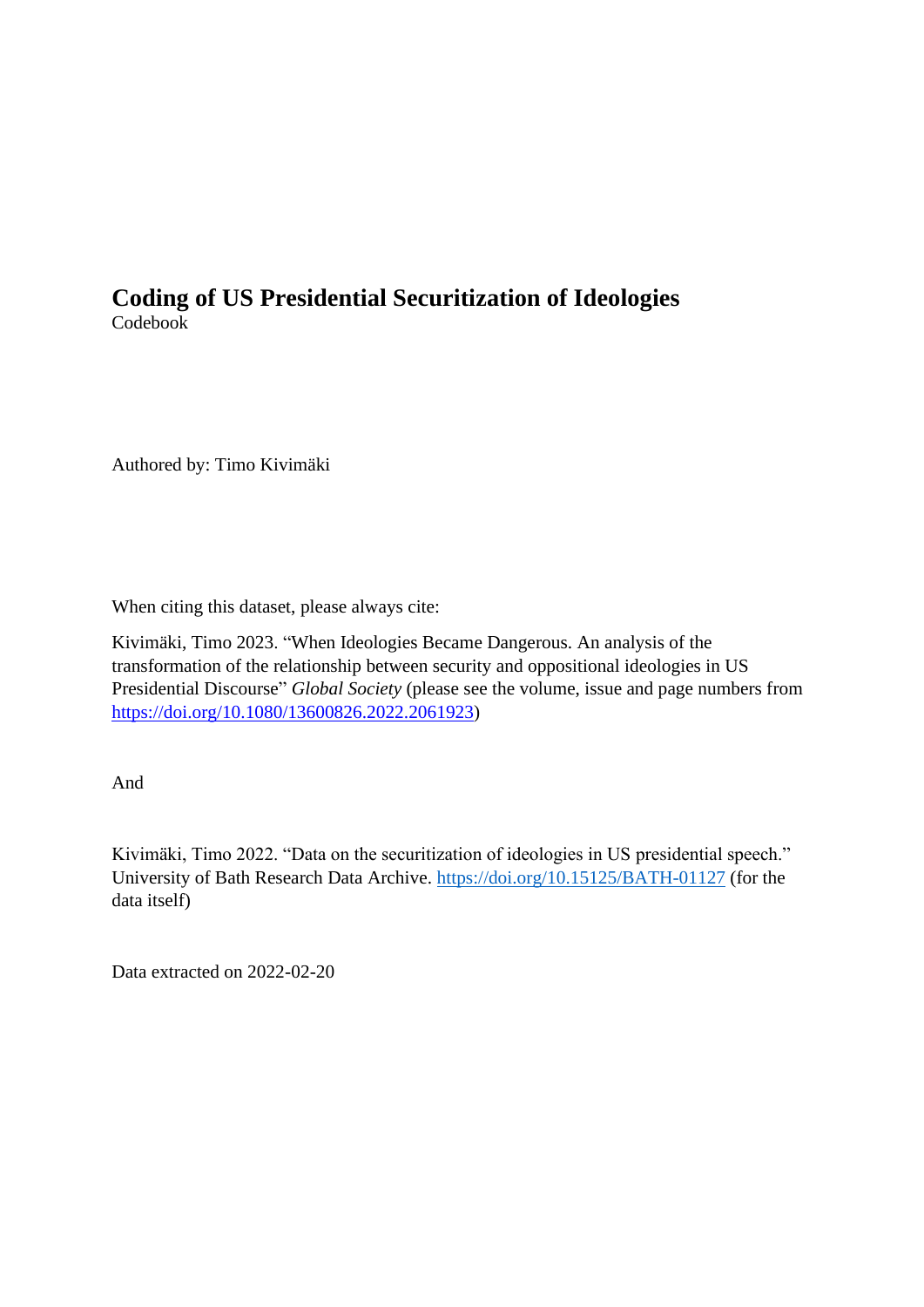## Nature of the Data, Variables and the Basic Coding Rules

There are two Stata 17 datasets, one focusing on word frequencies (WordFrequencies.dta) of all clauses in US Presidential Papers (Public Papers of the Presidents of the United States 1989-2014 (Washington D.C.: US Government Printing Office)) and the other focusing on NVivo-based coding of sentences (Coding results.dta) with the word "ideology" in any of its forms from January 2003 until the end of 2005. These are coded with NVivo 12 textual analysis package, with open access to the coding of the text in file "securitization of knowledge.qsr"

The first dataset consists of monthly word frequencies of words that are considered proxies of specific narratives and framings. Words threat, terror, and military are considered proxies of a discourse strand on security, while words ideology and propaganda are treated as proxies of a discourse stand on ideology. The monthly frequency of "threat" is considered as the main proxy of the securitizing move as it is related to the framing of something as an existential threat. Once this move has produced a commonly shared interpretation of something as a threat and once this interpretation has been institutionalised and can be seen in policy, this should be seen in the association of the proxies of the discourse strand and the frequency of word "military". The measurement of the prominence of the issue area-context of War on Terror uses the frequency of the world "terror" (in all its forms), as a proxy.

Data on monthly word frequencies also includes variables that measure the proximity of US, Iraqi and Afghan elections in months. In the case of US elections, the regular election cycle defines the distance in months from the next presidential (distancetopreselect) and congressional (monthstoelections) election, while the variable presidentialmonths describes the number of months a president has been in power. Variable president is nominal and informs the identity of the US president.

Coding of text is sentence-based and each variable indicates monthly frequencies. The sentences with the word ideology in any of its forms were coded only if the sentence is by the president (and not, for example, by a journalist who asks something from the president). If a sentence has the word "ideology" mentioned several times, it is still coded only once. Variable "ideology" reveals how many times per month the word was uttered, while the variable "ideology2" reveals how many sentences it was uttered in by the president (in some cases several times).

Sentences are coded for their geographic context (i.e. where the ideology is identified) into four categories: Iraq (variable name "IraqContext), Afghanistan (AfghanContext), US/allied countries (USalliedContext) and other/global (GlobalContext) geographic contexts. These categories are not mutually exclusive as there are sentences in which the dangerous ideology is identified both in Iraq and Afghanistan (in some cases also either Iraq or Afghanistan, and then also in another country).

Sentences are also coded for whether sentences with the word "ideology" see ideology as a danger (securitizedIdeol vs. nonSecuritizedIdeol), and whether ideology is seen in the issue area context of terrorism (terrorContext vs. nonTerror).

Issue area and geographic context of a sentence is coded on the basis of the context of the document (not the sentences), but if the document is a report of president's answers to questions, the context is the specific question (since in a press conference different questions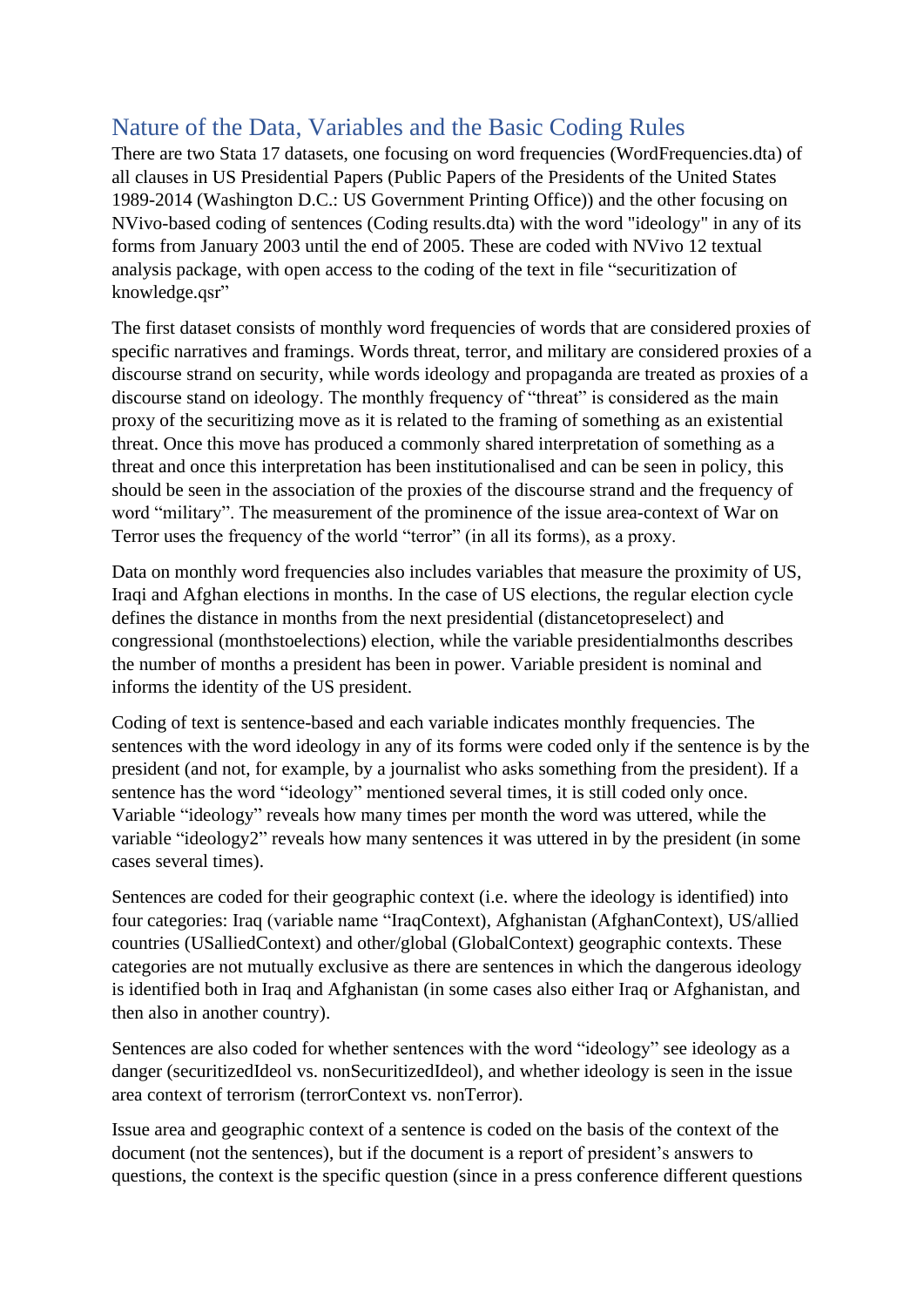can deal with entirely different issue areas). In addition to variable indicating absolute monthly frequencies, there are also some variables that indicated the percentage of a specific context of all securitized sentences with the word "ideology" (ideology2) in any of its forms (IraqPercent, AfghanPercent, terrorPercent).

Sentences in which ideology is seen as a threat (securitizedIdeol  $= 1$ ) are also coded for the target of resisted ideology. Three categories have been defined: 1. Ideologies that are targeted as dangerous because they are violent (violenttIdeol), 2. Ideologies are targeted because they are anti-democratic (AntiDem), and 3. Ideologies that are neither (wrongIdeol). In addition to absolute frequencies these feature are also coded on the basis of their percentage share of all sentences that securitise ideology (violentPercent, AntiDemPercent, wrongPercent). A sentence can be coded for several ideological targets as an ideology can be described as dangerous both for its justification of violence, its anti-democracy commitment, and as something that is simply against American power or ideology. In some sentences it is not possible to identify why an ideology is dangerous and what is the target when an ideology is resisted by the US. In these cases a sentences is not coded for its target. The reasons why these categories are investigated are explained in the article that this data supports, while the detailed coding rules of each of these categories are explained below.

Sentences are coded also for the method with which a dangerous ideology is resisted. Three categories are distinguished: military method (militMethod), appeasement (appease) and deliberative (deliberative) methods. As with regards to the target also the methods can be multiple in a sentence, while in some sentences methods are not discussed. The reasons why these categories are investigated are explained in the article that this data supports, while the detailed coding rules of each of these categories are explained below.

Also the targets and methods are investigated not just for the absolute frequencies, but also as percentages of all securitized sentences on ideology (militPercent, appeasePercent, delibPercent).

Discursive developments are compared to the distance from the first elections in Afghanistan and Iraq by counting how many months a sentence is from these elections. DistAfghElection describes the distance in months from Afghan elections in October 2004. Instead of counting distance ad infinitum, an assumption was made that before or after 10 months the closeness of elections no longer influences the discourse, and thus, 10 months was coded as the maximum distance from elections. DistIraqElection describes the distance in months from Iraqi elections in January 2005. Here, too, 10 months was coded as the maximum distance from elections.

## Coding rules for the target of resistance of dangerous ideologies

Coding of targets of ideological struggle is based on the elements in the ideology that gives the reason to consider them a security threat. It is not based on the methods or the identity of the enemy that is motivated by and promoting this ideology, as blurring of this distinction between methods and objectives/values is what constitutes the problem in the securitization of ideologies. So, if the ideology itself is not described as anti-democratic or justifying of violence, but rather the ideology is some other way repulsive to the US, it is coded as "wrong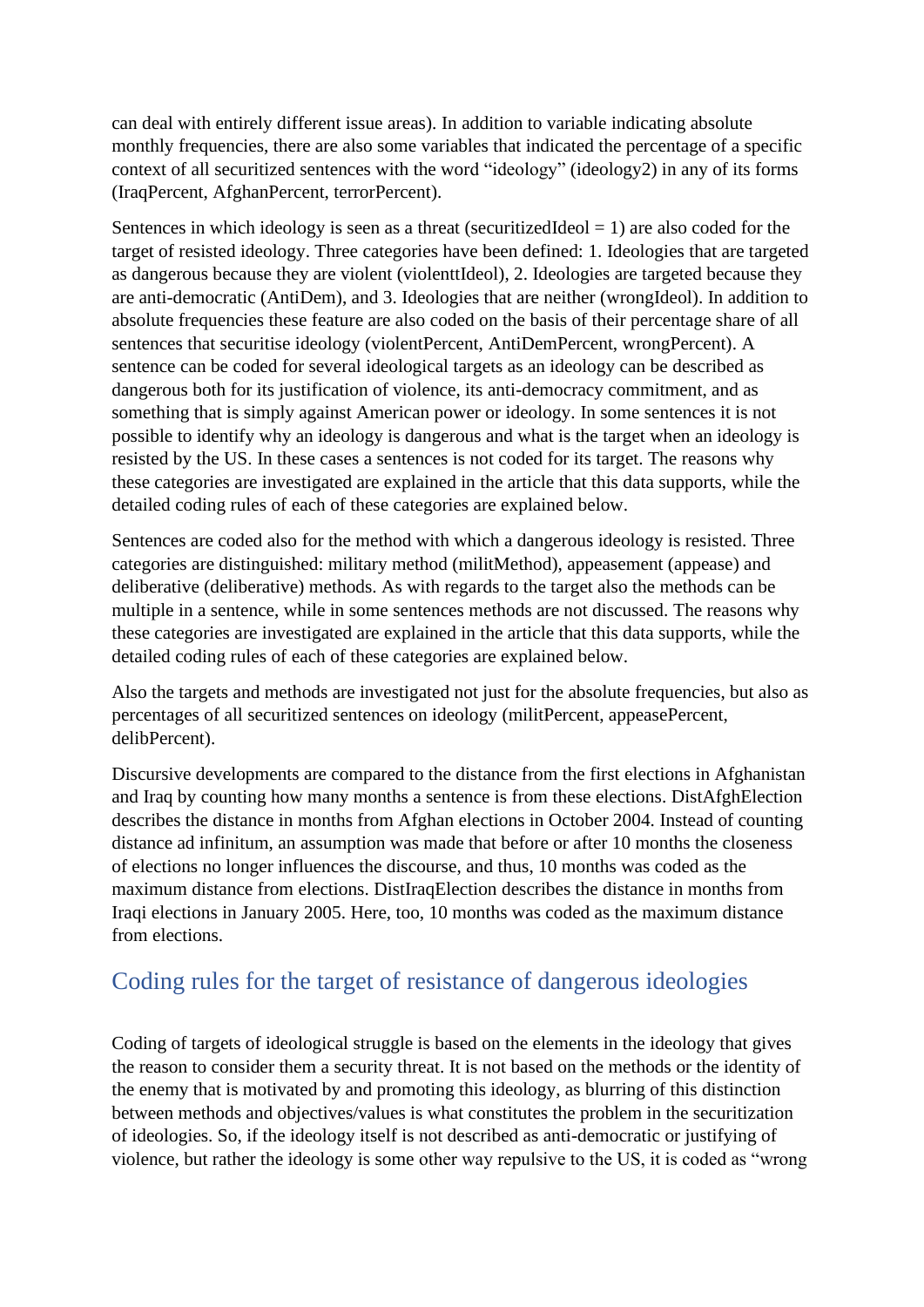ideology" even if it is being promoted in violent manner (method) and even if the ideology is supported by violent and anti-democratic people (identity of the enemy).

The coding of the target in dangerous ideology is conducted primarily on the basis of the sentence. If the sentence does not reveal it, it is coded on the basis of the context of the paragraph in which the sentences is, and if the paragraph does not reveal it, it is coded on the basis of the context of the document.

Ideologies are targeted as violent or anti-democratic only if the ideology itself is seen as justifying violence, not mere if the group that supports the ideology is violent or antidemocratic. If the method of promotion of an ideology is violent or anti-democratic this is neither a reason for coding the target of ideology violence or anti-democracy of the ideology itself.

Ideological target of US resistance is violence only if that ideology is described to promote or justify violence. When a sentence or the paragraph where the sentence is placed describes the ideology as hateful or violent and names it as ideology of hate, ideology of terror, ideology of resentment, ideology that exports violence, ideology that has no value for innocent life, ideology of murder, ideology of terror and murder, aggressive ideology, ideology of suicide, or ideology of violence, we code the sentence as one where ideology is resisted as dangerous because it is violent (violentIdeol).

Ideology is resisted as anti-democratic and the target is then coded as anti-democratic (AntiDem) when it is described or named as authoritarian, totalitarian, repressive, oppressive, enslaving, tyrannic, oppressive to women, or in opposition (and an alternative) to democratic values or democratic ideologies.

The coding of sentences where resisted dangerous ideology is described with some other qualities than those that relate to violence or opposition to democracy is a defined in a manner that emphasises possible alternative (to violence and anti-democracy) justifications to the resistance and control of ideology. Thus, even if a sentence also describes an ideology as one the justifies violence, but also describes the resisted ideology as backward, or uncivilized, the sentence smuggles in a justification according to which an ideology can be resisted as dangerous also if it is only backward, even if it was not violent or democratic. This is important for the purpose of identifying changes in and the rise of the American tolerance towards ideological control. Thus, we code the target category of resistance to ideologies in a maximalist manner: whenever one can suspect that a characterization of resisted ideology is not necessarily based on resistance of anti-democratic or violent justifications, then it is useful to code a sentences also as containing justifications of resistance of an ideology even if it is not anti-democratic or violent.

Due to the fact that freedom often also smuggles in the idea of economic liberalism being part of freedom, a characterization of ideology as oppositional to freedom does not yet justify coding a sentence as one that characterizes the dangerous ideology as anti-democratic. If there is nothing else that describes the ideology as anti-democratic, it is coded only as ideology that is resisted for something else than its anti-democratic commitment of justification of violence (wrongIdeol).

If an ideology is resisted as theocratic, or as a deviation from Islam, or as one that exploits religion for political purposes, there is no reason to consider it anti-democratic or violent.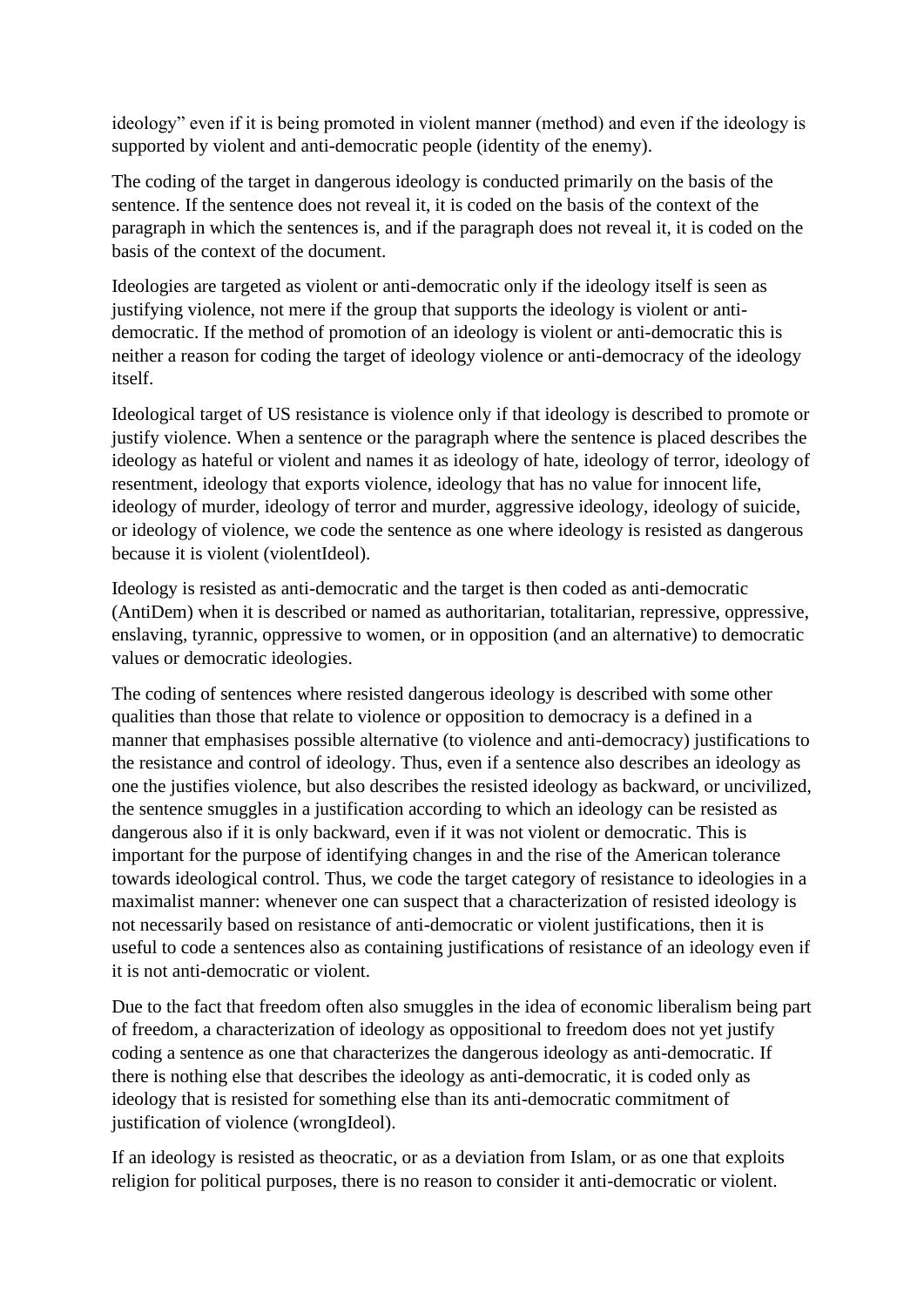Religious, even theocratic ideologies can very well be non-violent and democratic: democracies have parties that aim at the promotion of Christian values, and this has not been seen as anti-democratic, while in the case of Islam, one could claim that the religion itself or at least some interpretations of it is democratic, as the interpretation of Islamic norms in Islam gives individuals a lot of independence, and the definition of common consensus on of justice to be implemented in a society is very anti-hierarchical, democratic.

Thus, sentences are coded as "wrongIdeol", where securitized ideologies are described as fanatical, sick, dark, unsuccessful, backward, uncivilised, narrow, radical, extremist, theocratic, opposed to freedom, opposed to American values, against American involvement in their region, ideology that harbours terrorists, represents a dim world view, undermine qualities that make human progression possible, undermine values that make societies successful, exploits religion for political gains, that are in power battle with Western ideologies, represents a deviation or misinterpretation of Islam. When ideology is described as something that is fought in a test of wills and it is seen as something that intends to "shake our will", but not described as anti-democratic or violence, it is coded as "wrongIdeol".

## Coding rules for the methods of resistance of dangerous ideologies

The method of fighting dangerous ideologies is coded primarily on the basis of the sentence where the word "ideology" exists. If the sentence does not reveal it is coded on the basis of the paragraph or the document.

A sentence is coded for its method of resistance to dangerous ideologies as "deliberative" (and thus unproblematic for democracy, ) if ideology is resisted by offering arguments of the virtues of alternative ideologies or problems of the resisted ideology, the method of resistance is deliberative. Also, if resistance to the dangerous ideology is compared or contrasted to the competing ideologies that the US prefers and promotes (for examples, when "free Iraq" is described as an alternative to Saddamism or Taliban ideologies).

If ideology is fought by brining hope, stability or peace and thereby the appeal of the ideology is being reduced, we are dealing with a border case. Hope, stability and peace can be a reference to a better ideology that brings better political outcomes, but it may also be material improvement of things with the intention of making those ideologies that the US promotes more attractive. Fighting ideologies with hope or stability or peace is therefore coded both as "deliberative" and appeasing ("appease") methods of fighting dangerous ideologies, unless the context of the sentence clearly reveals that hope refers to something material, such as prosperity, in which case the sentence is coded as "appease", or if hope clearly refers to a better ideology, in which case the sentence is coded only as "deliberative".

Another border case is when a dangerous ideology is being resisted by "spreading freedom" or "spreading democracy". If the reference to such spreading of freedom and democracy is specific to the operations in Iraq and Afghanistan or any other military operation the sentence is not coded as using deliberative method of resisting dangerous ideologies as despite the fact that there is a comparison between democracy or freedom and the dangerous ideology, the way in which freedom and democracy was spread in Iraq and Afghanistan (or Libya or